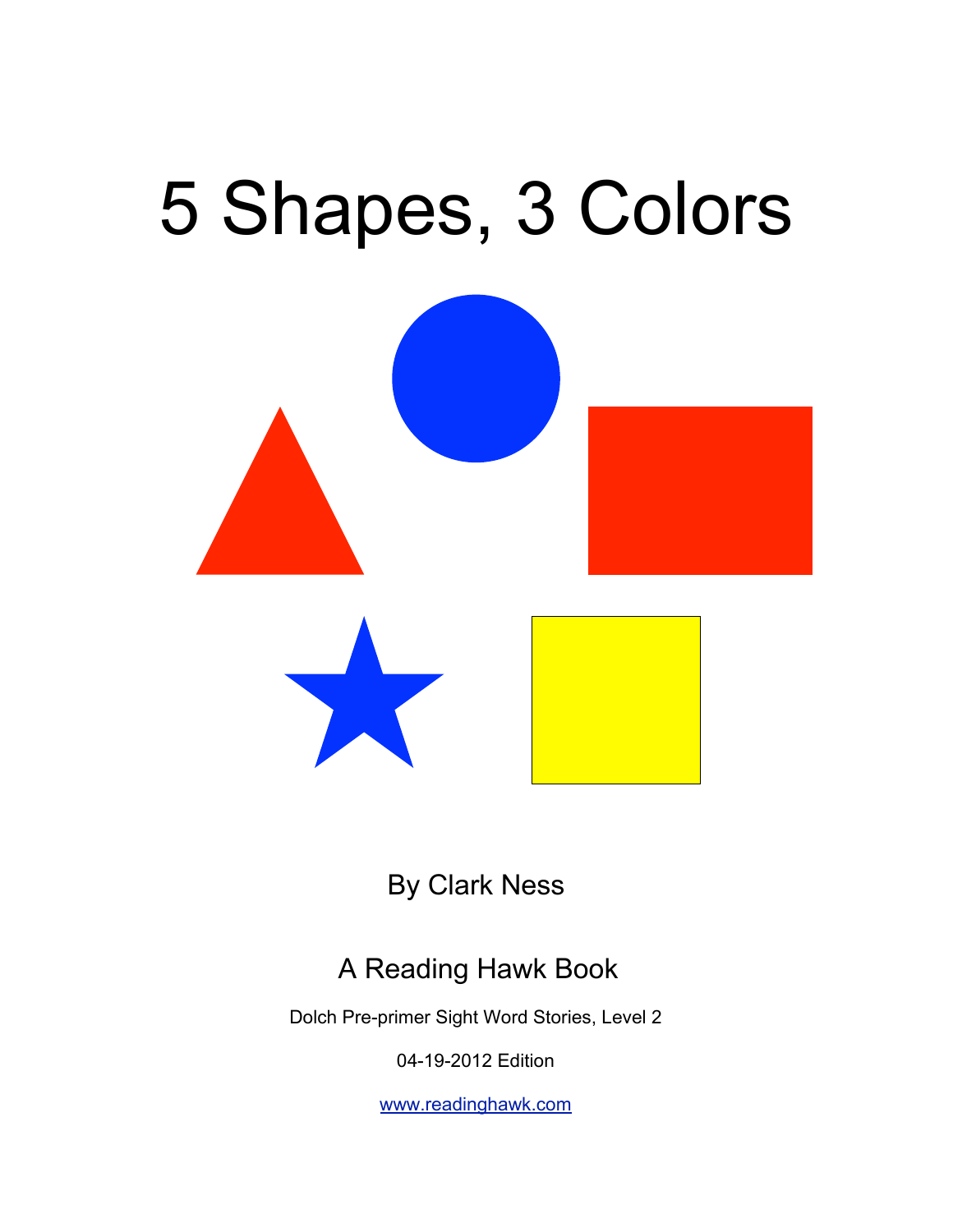

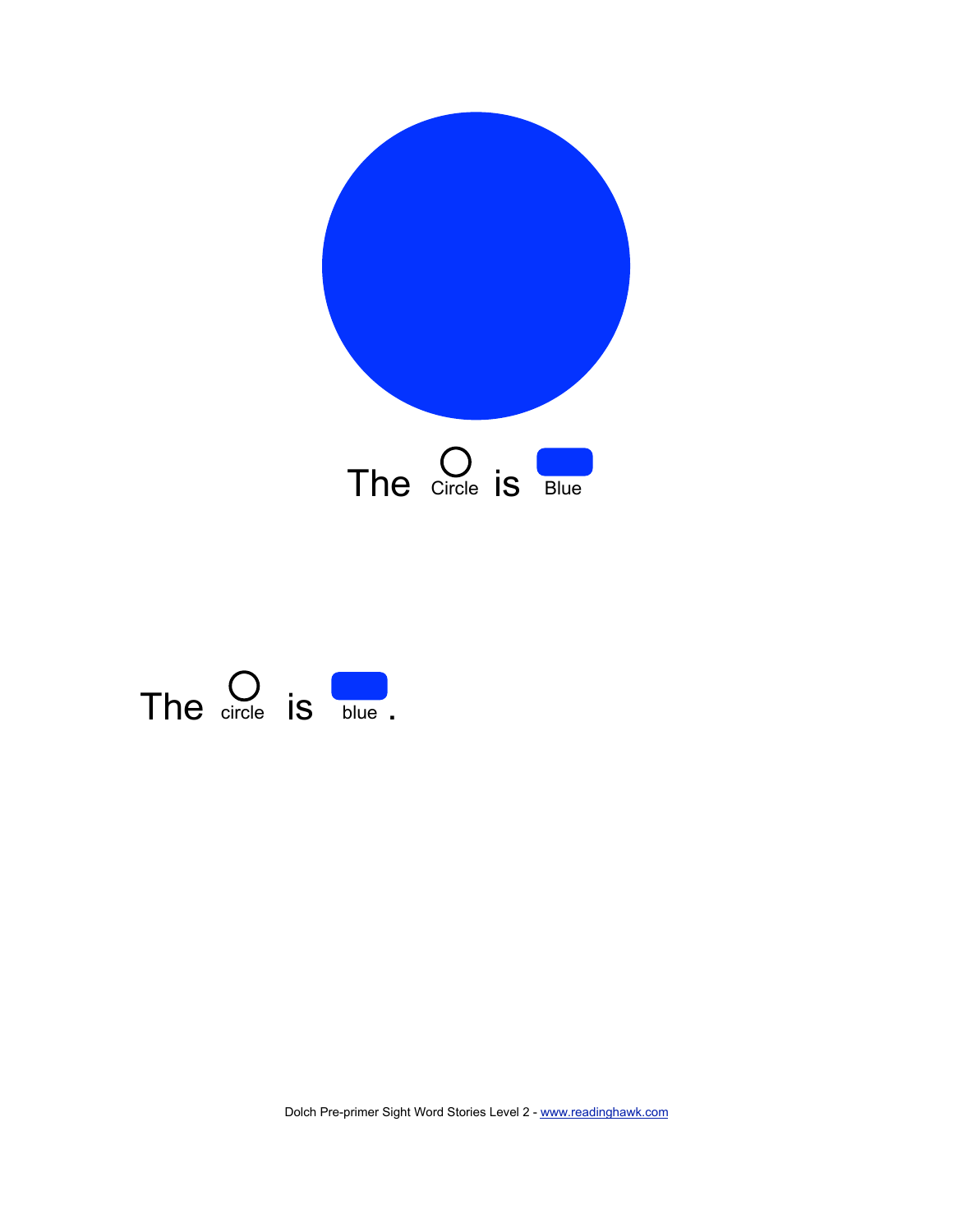

#### The  $\bigcirc$  circle is red.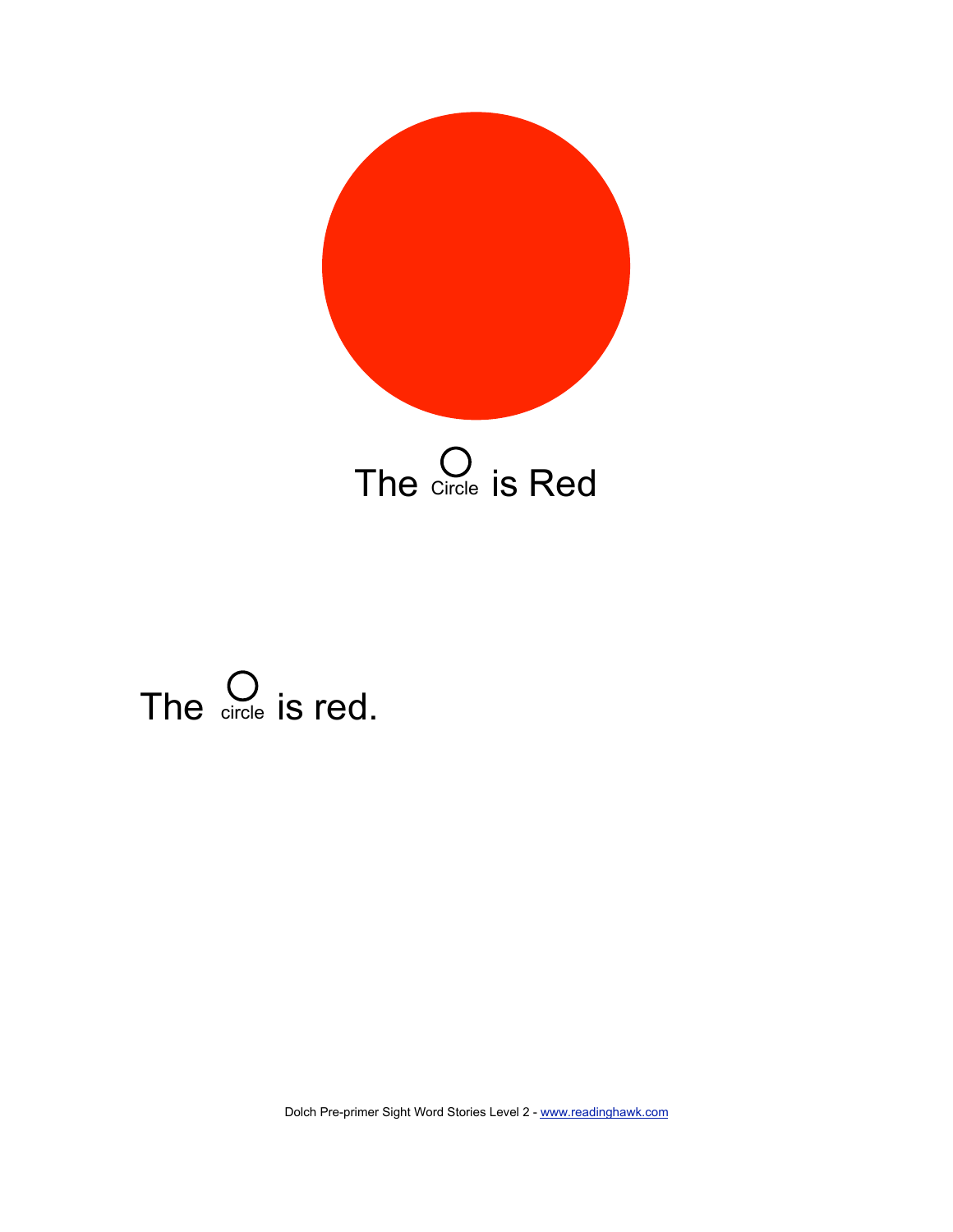

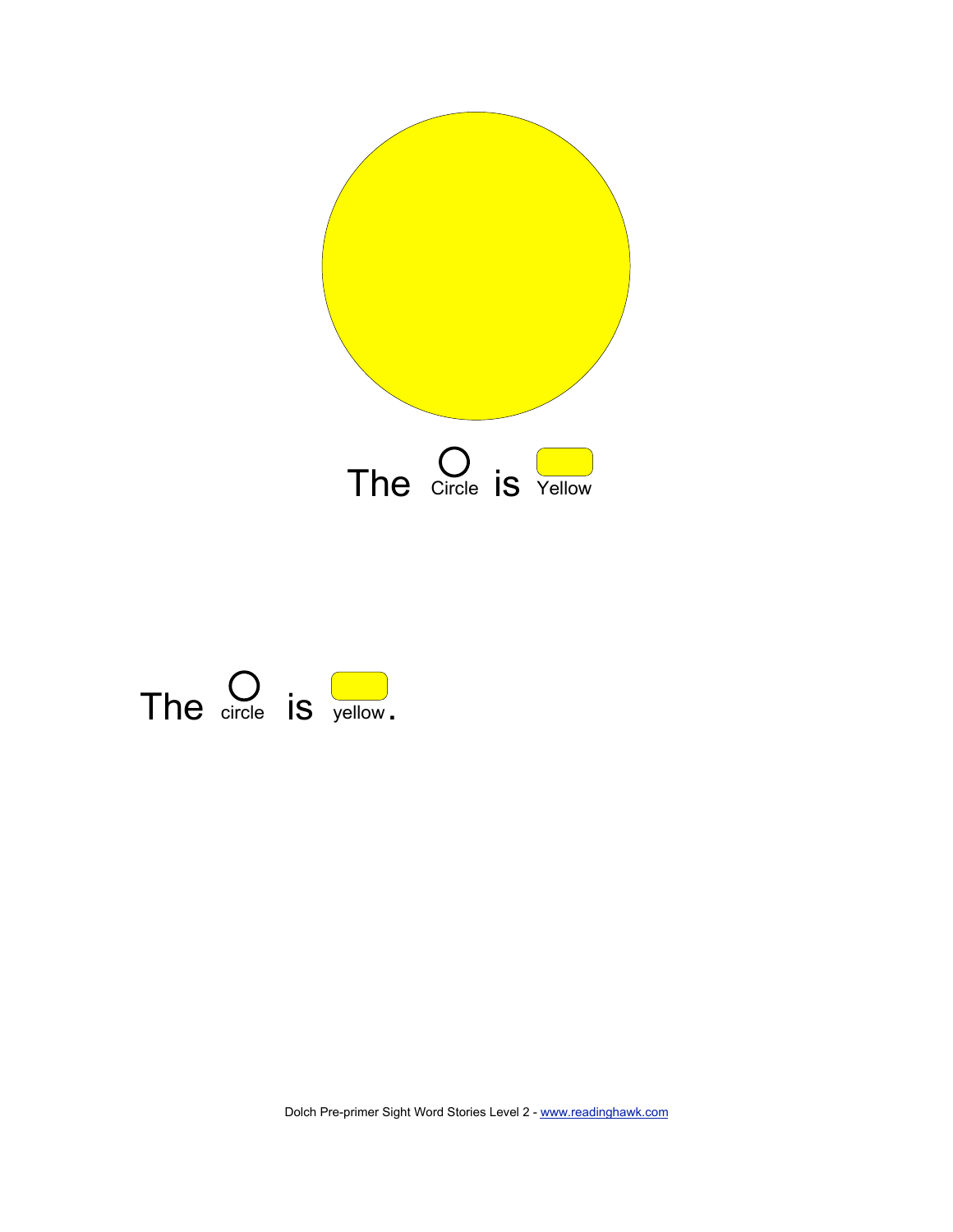

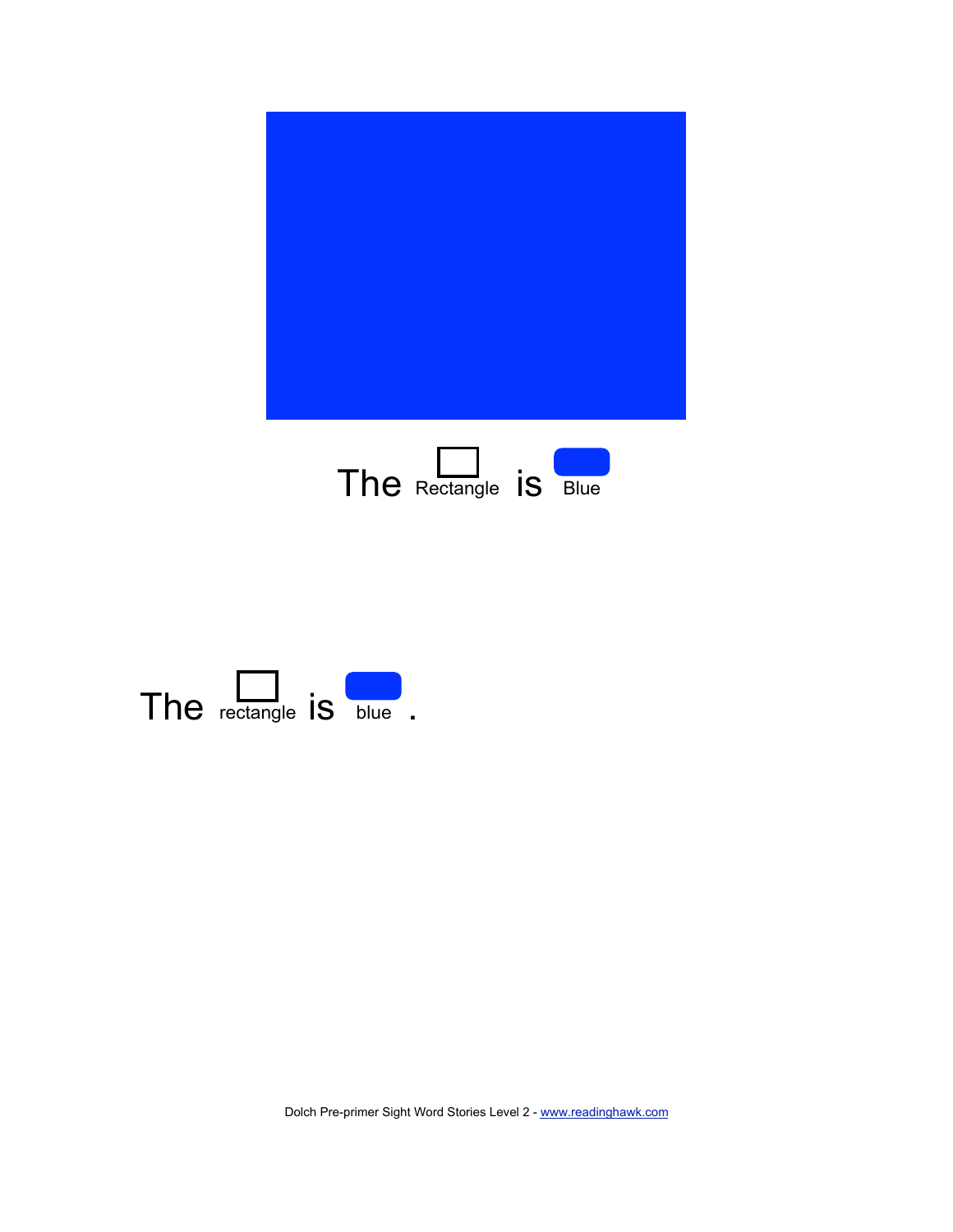

#### The Rectangle is Red

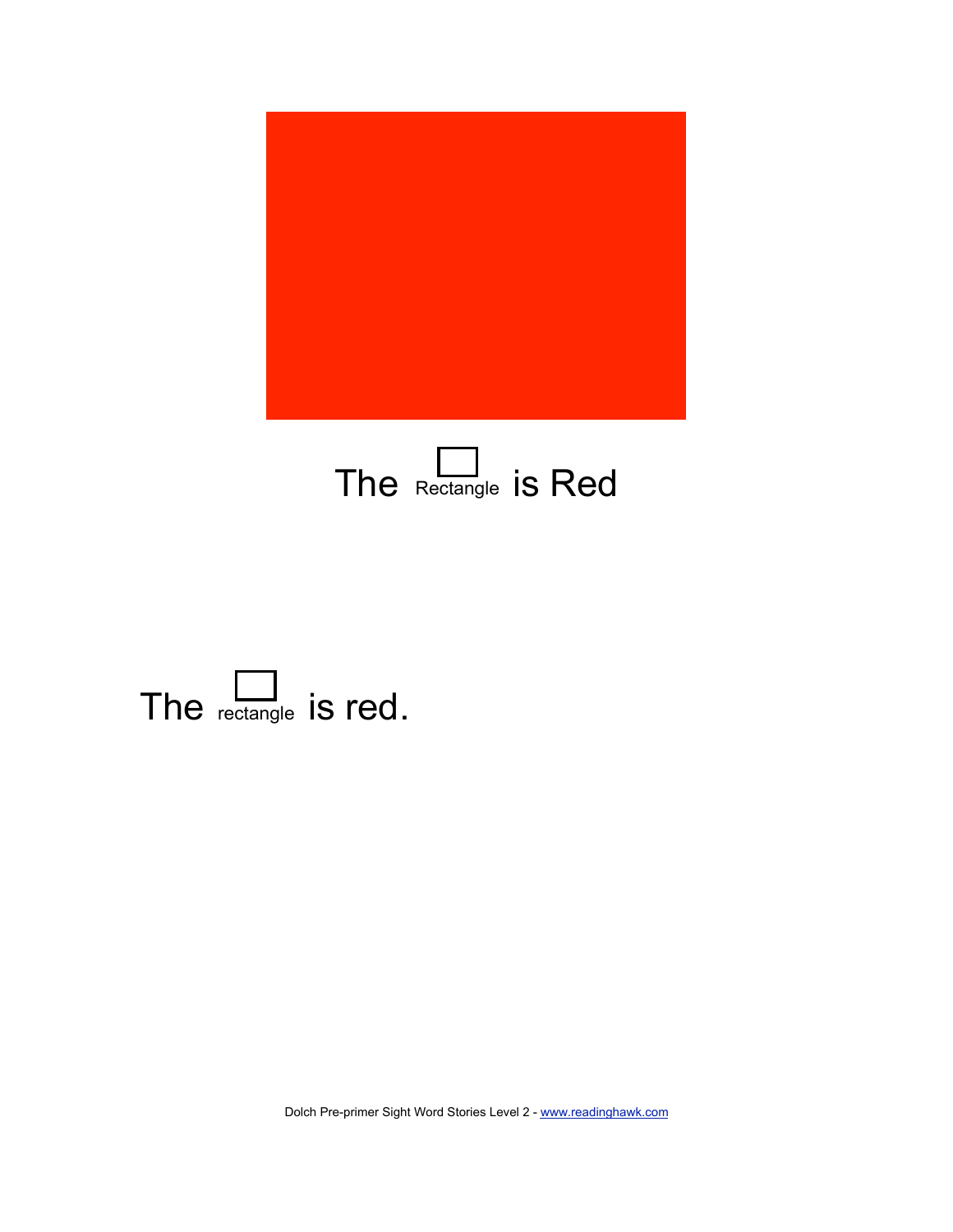

![](_page_6_Picture_1.jpeg)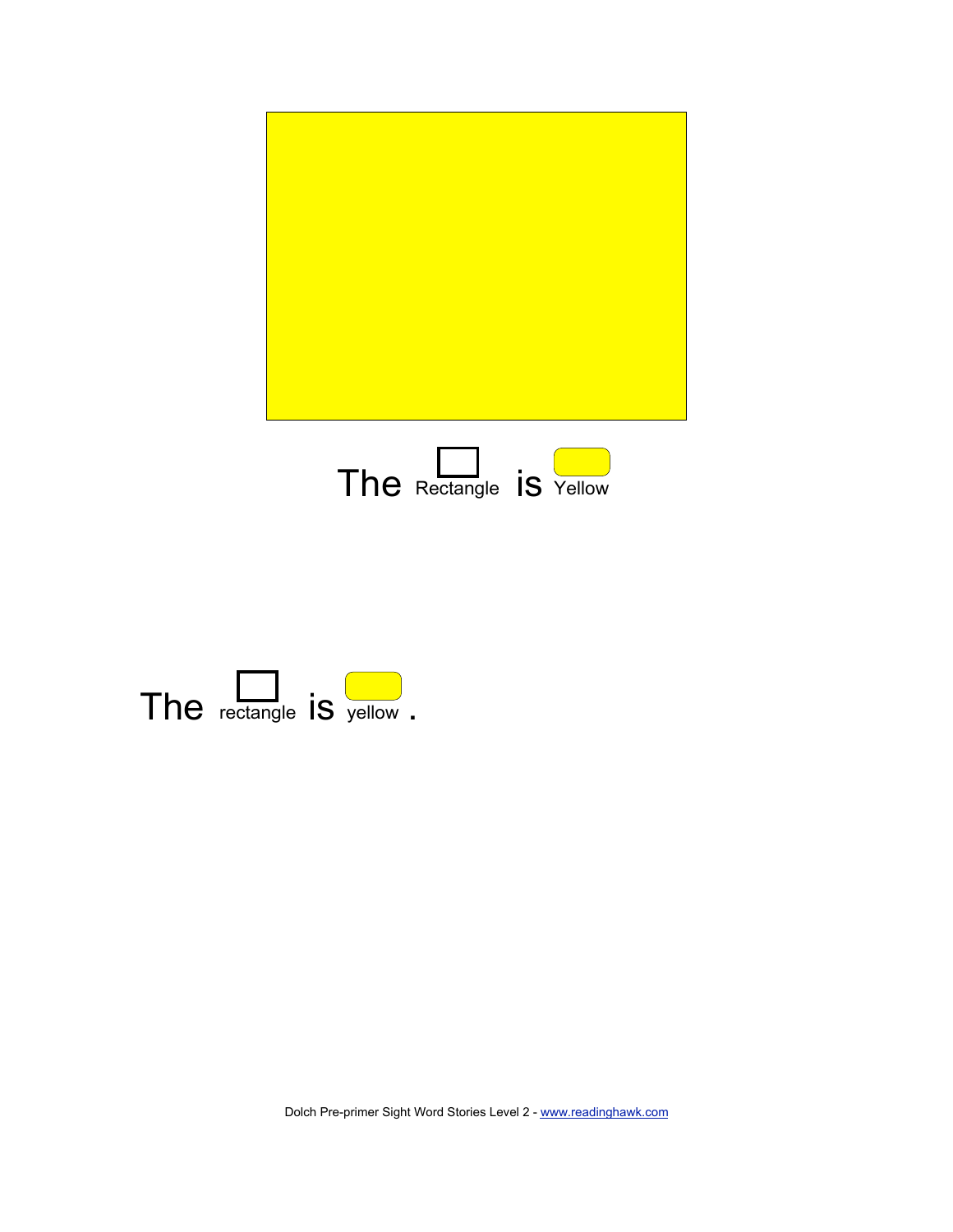![](_page_7_Picture_0.jpeg)

![](_page_7_Figure_1.jpeg)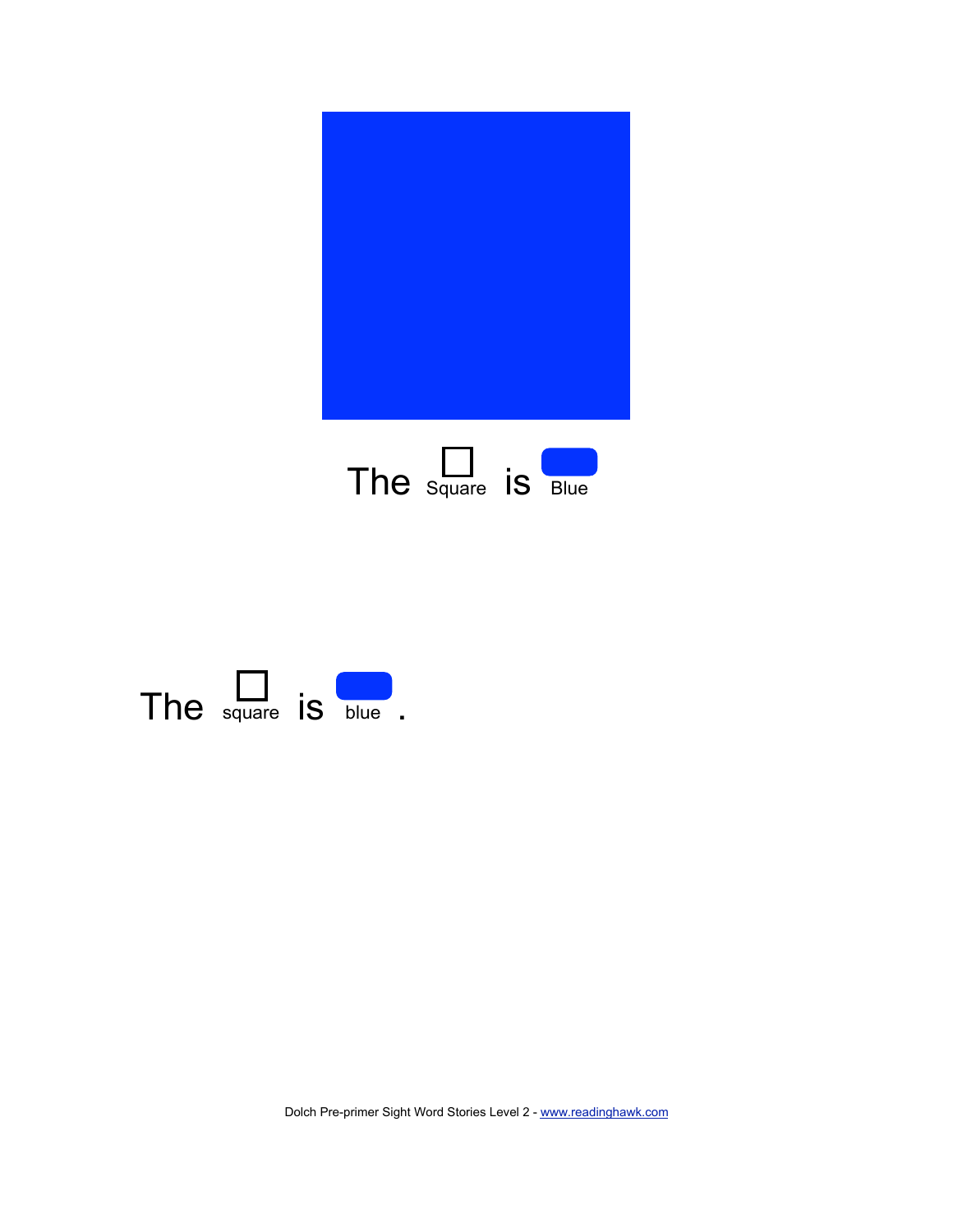![](_page_8_Picture_0.jpeg)

### The  $\sum_{\text{square}}$  is Red

![](_page_8_Picture_2.jpeg)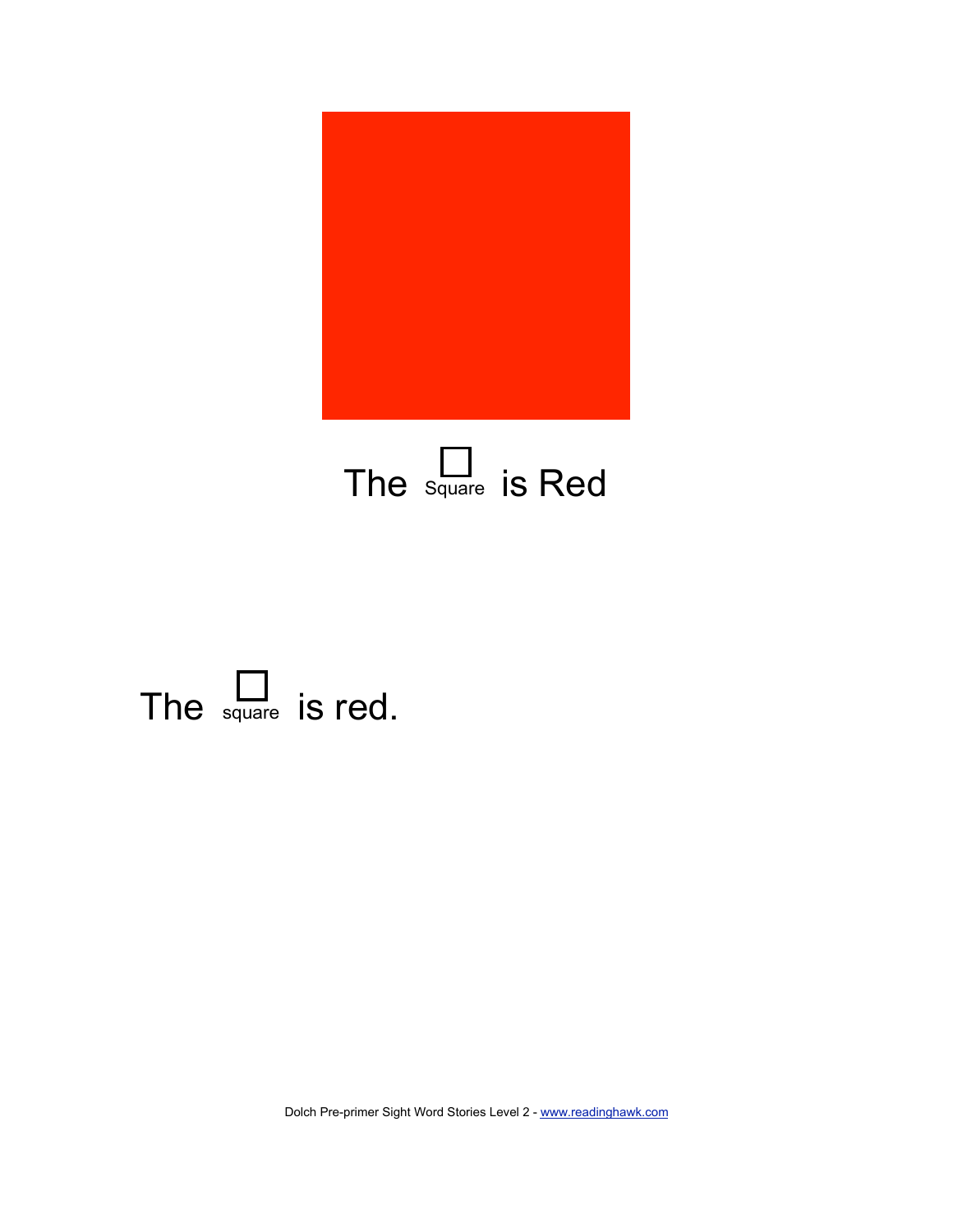![](_page_9_Picture_0.jpeg)

![](_page_9_Picture_1.jpeg)

![](_page_9_Picture_2.jpeg)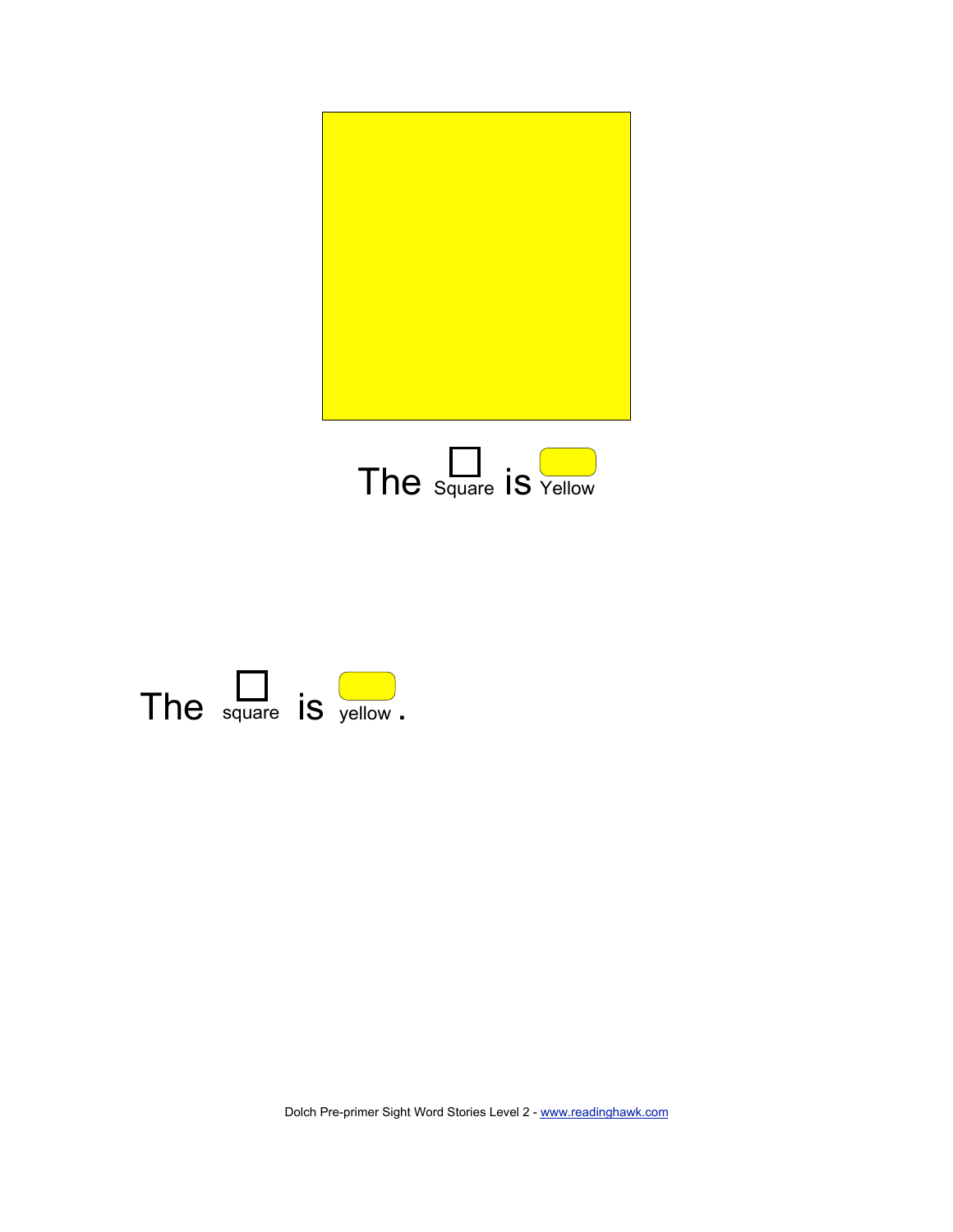![](_page_10_Picture_0.jpeg)

![](_page_10_Picture_1.jpeg)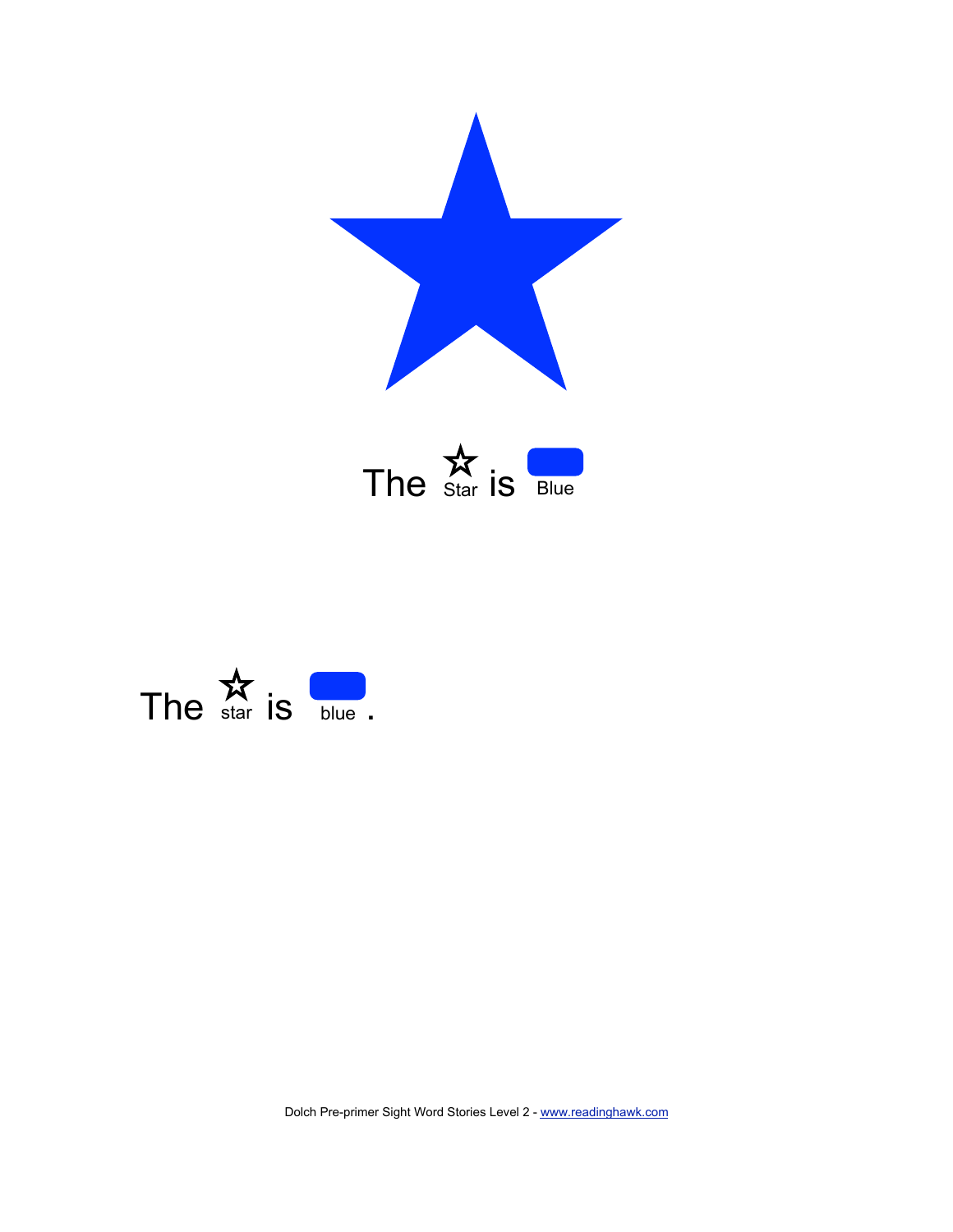![](_page_11_Picture_0.jpeg)

![](_page_11_Picture_1.jpeg)

![](_page_11_Picture_2.jpeg)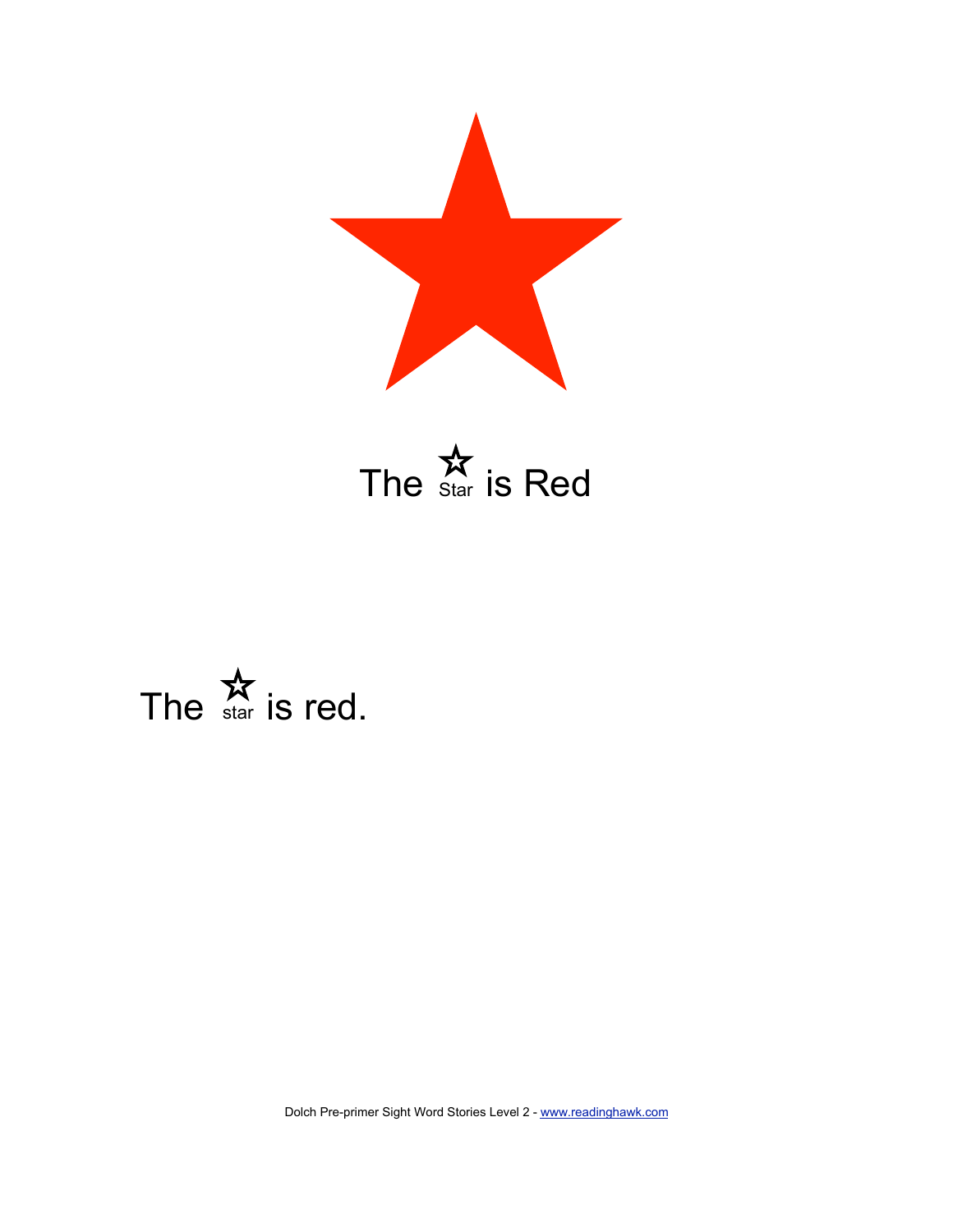![](_page_12_Picture_0.jpeg)

The  $\underset{\text{Star}}{\mathbf{\hat{X}}}$  is  $\underset{\text{Yellow}}{\square}$ 

![](_page_12_Picture_2.jpeg)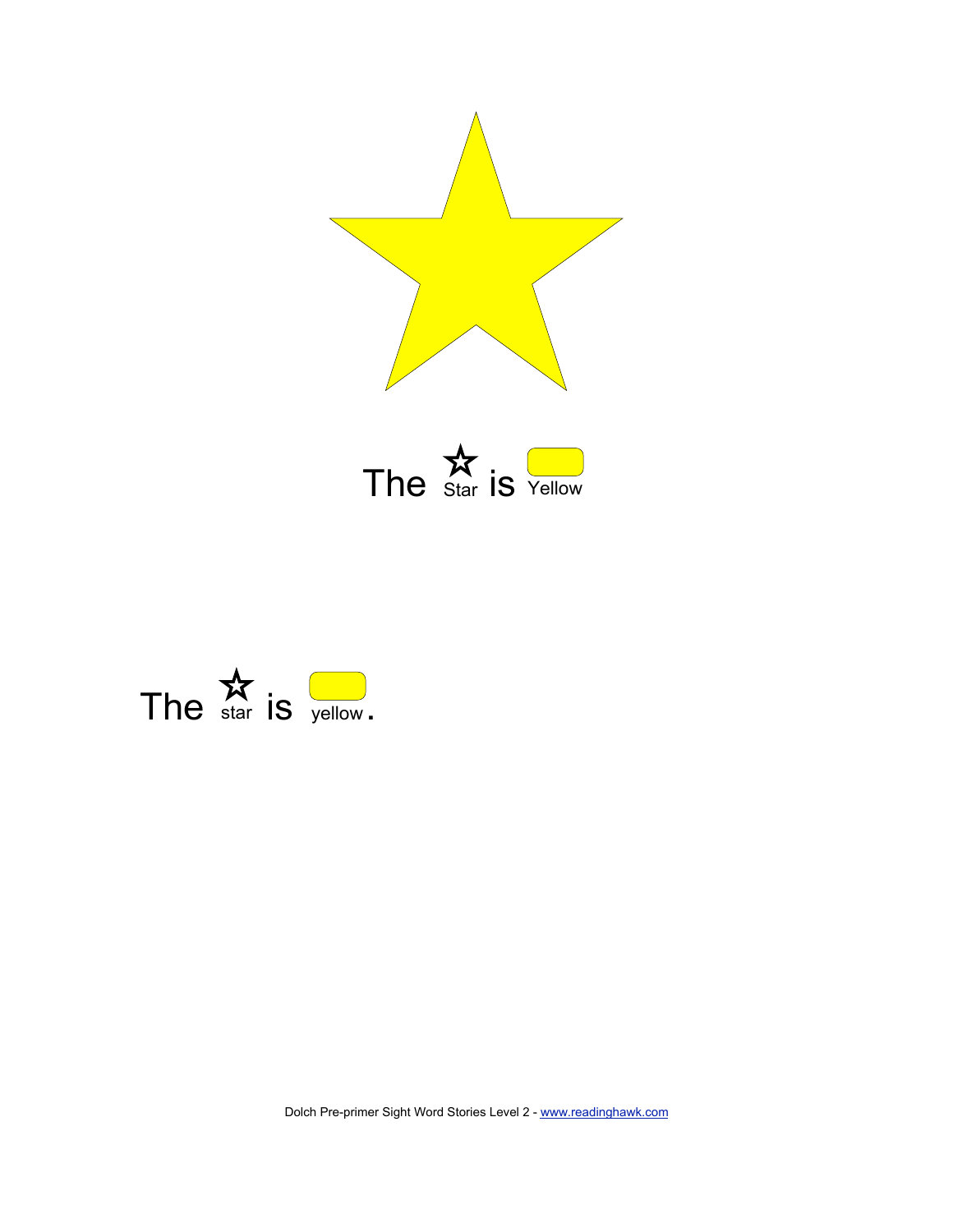![](_page_13_Picture_0.jpeg)

![](_page_13_Picture_1.jpeg)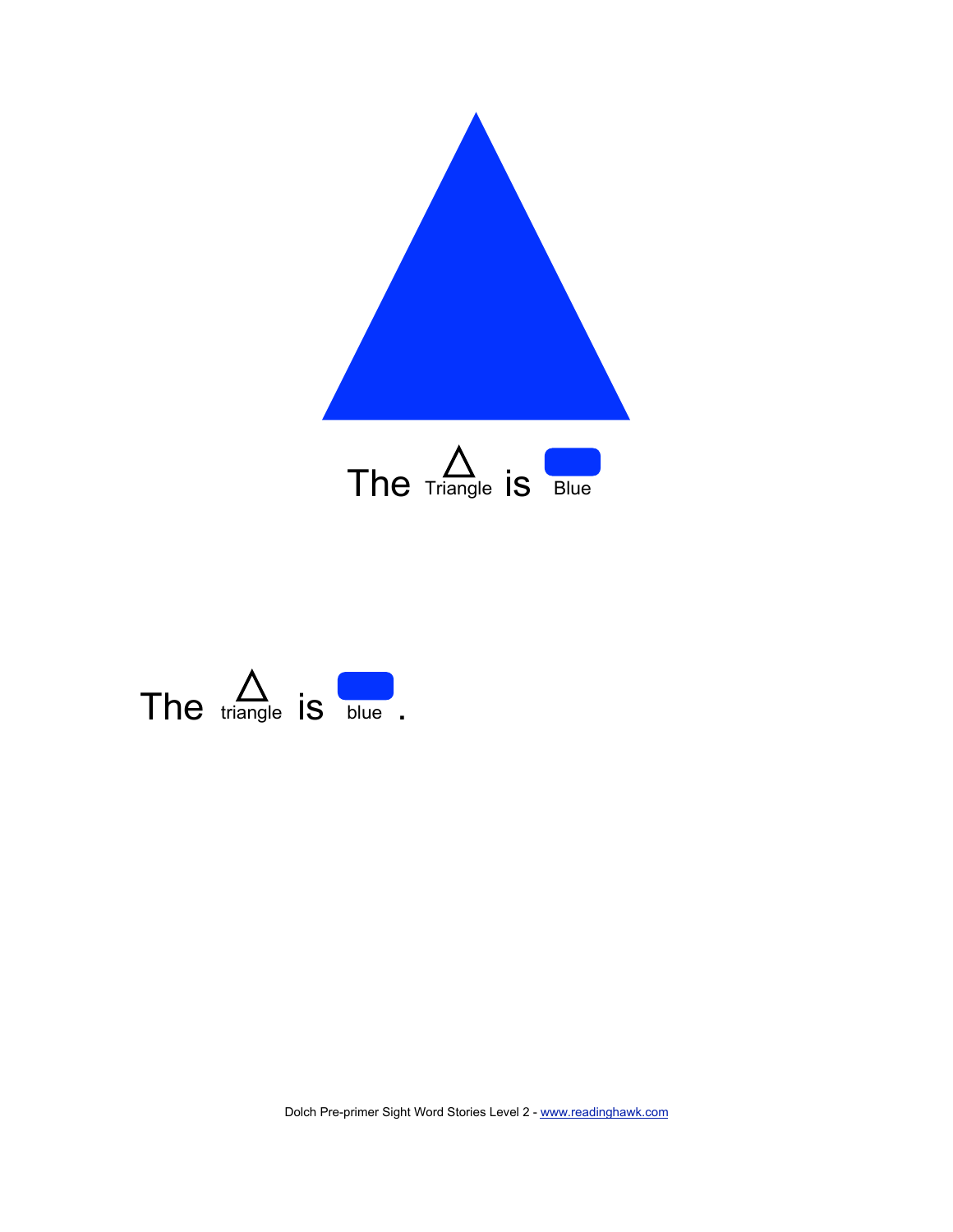![](_page_14_Picture_0.jpeg)

![](_page_14_Picture_1.jpeg)

![](_page_14_Picture_2.jpeg)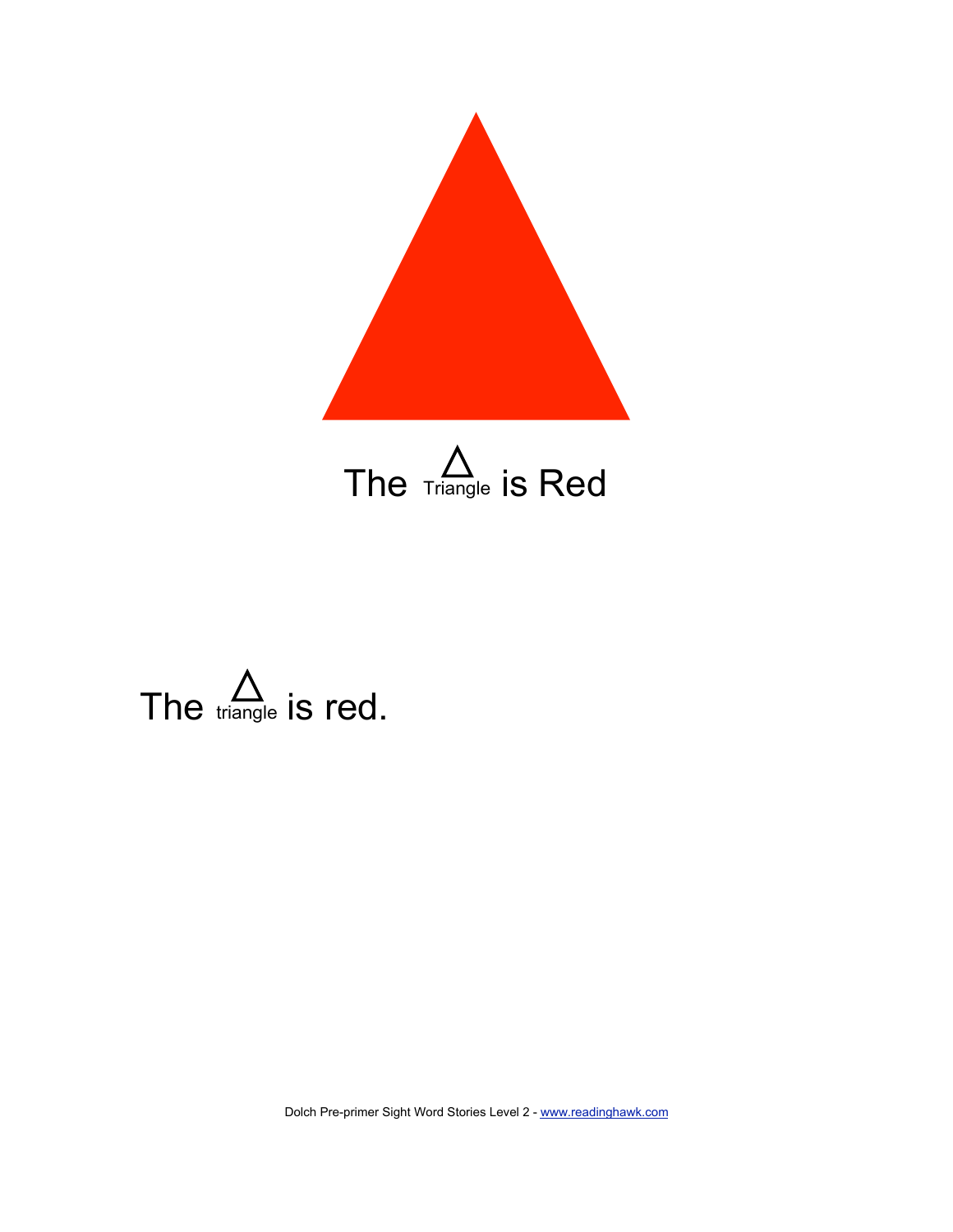![](_page_15_Picture_0.jpeg)

![](_page_15_Picture_1.jpeg)